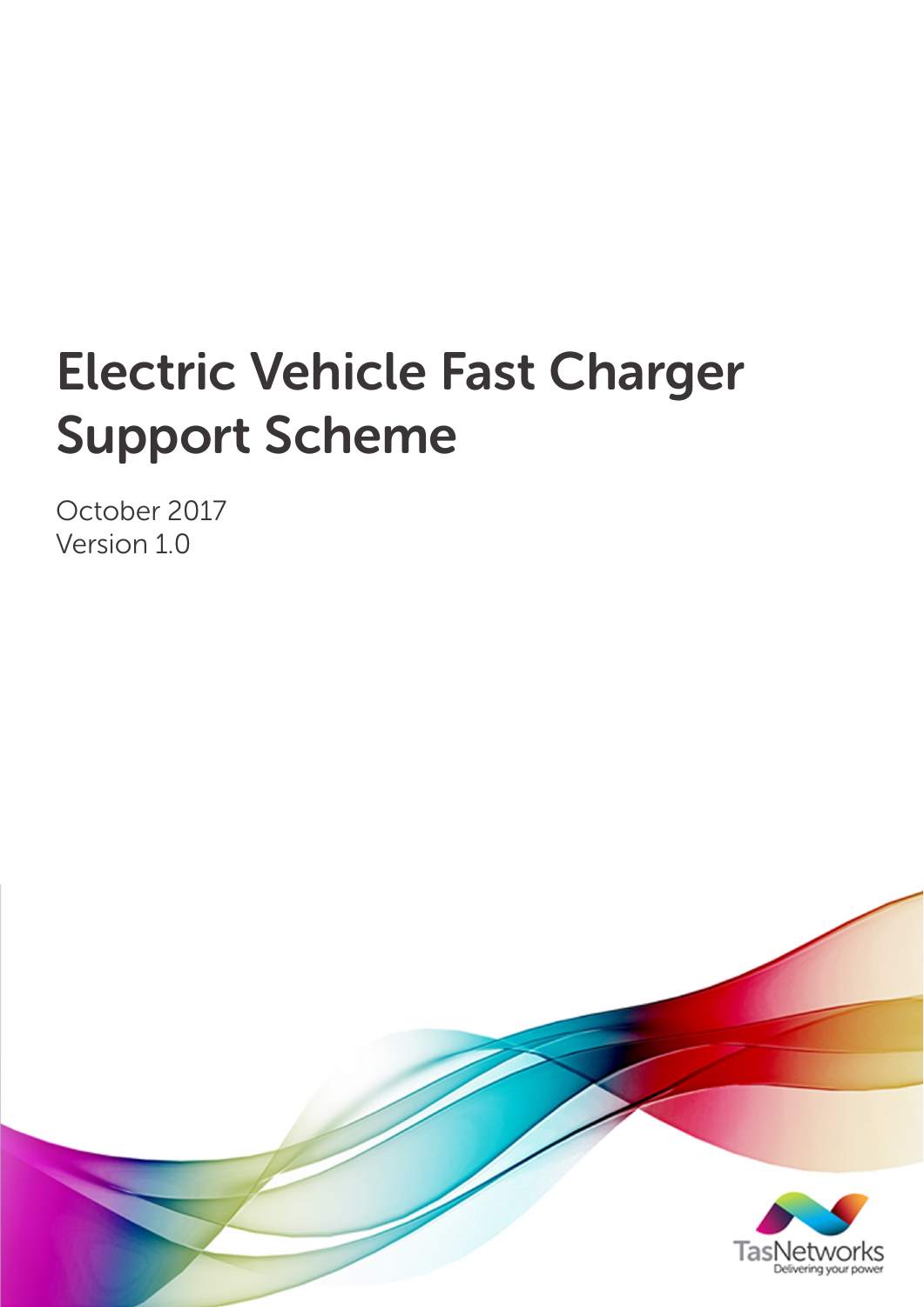### **Contents**

|                                                   |                                                                                                                                                                                            | 3                     |
|---------------------------------------------------|--------------------------------------------------------------------------------------------------------------------------------------------------------------------------------------------|-----------------------|
|                                                   | 2.0 The Scheme at a Glance (allotteractive content to the Scheme of Aller                                                                                                                  | 4                     |
|                                                   |                                                                                                                                                                                            | 4                     |
|                                                   | 3.1 Connecting Electric Vehicle Chargers<br>3.2 Types of Electric Vehicle Chargers                                                                                                         | 4<br>4                |
| 4.0 DC Fast Chargers - The Missing Infrastructure |                                                                                                                                                                                            | 6                     |
|                                                   |                                                                                                                                                                                            | 6                     |
|                                                   | 5.3 Electricity Consumption for DC Fast Chargers                                                                                                                                           | 6<br>7<br>7           |
| 6.0 Details of the Fast Charger Support Scheme    |                                                                                                                                                                                            | 7                     |
|                                                   | 6.1 Technical Advice Component<br>6.2 Connection Cost Rebate Component<br>6.3 Total Funding Available Under the Scheme<br>6.4 Conditions for Rebate<br>6.5 Geographic Staging requirements | 7<br>8<br>9<br>9<br>9 |
| <b>7.0 Application Process</b>                    |                                                                                                                                                                                            | 10                    |
|                                                   |                                                                                                                                                                                            | 13                    |

#### Page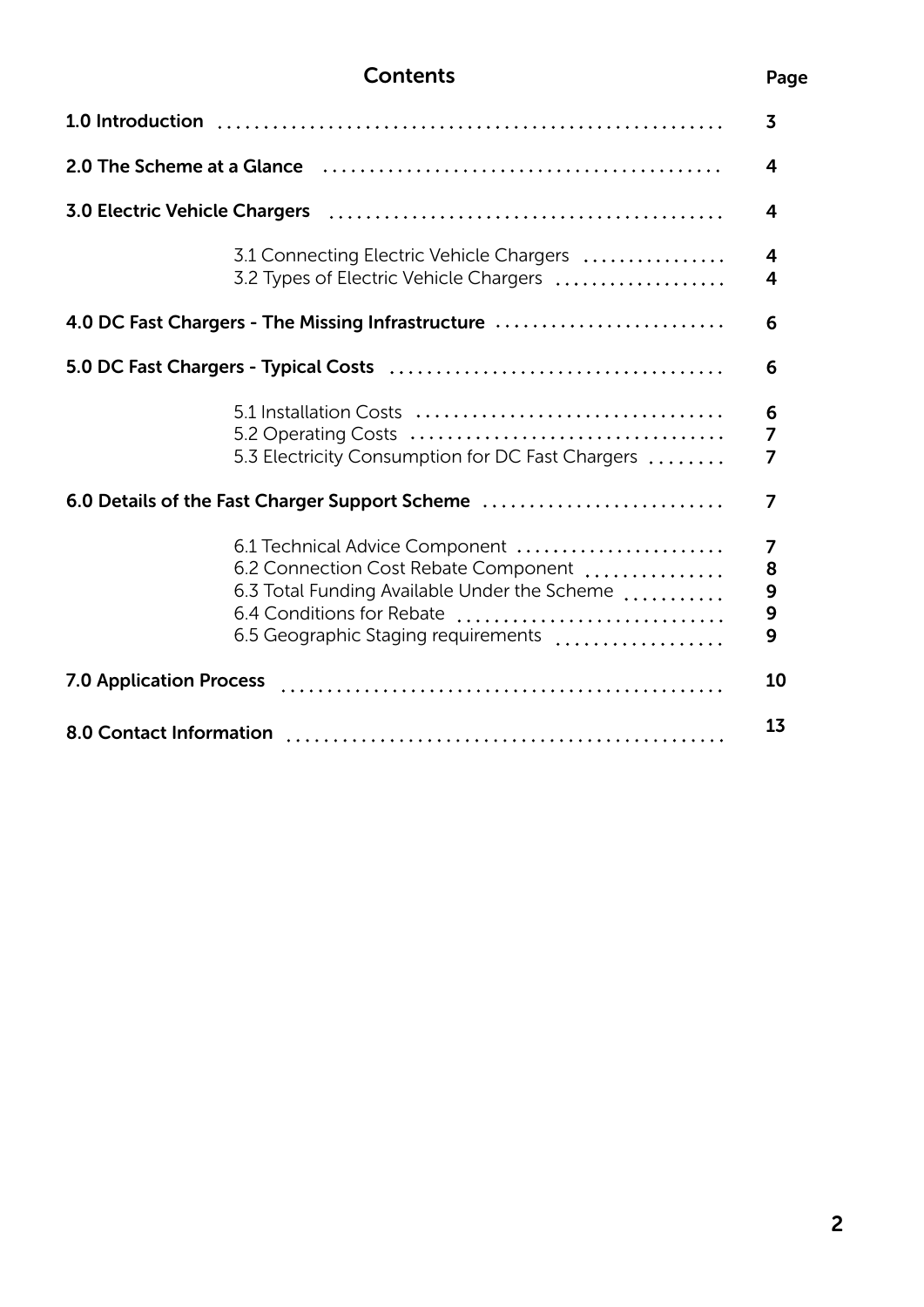## 1.0 Introduction

#### Electric vehicles are becoming more common on Tasmanian roads, and as their number increases, so will the benefits to the community.

Electric vehicles offer a number of advantages over conventional petrol or diesel engines. They are cheaper to run, quieter and smoother to drive, and have zero emissions when powered from Tasmania's renewable electricity sources. Powering cars from locally-generated electricity instead of imported petrol also has economic benefits for Tasmania.

Some countries have already announced their intention to totally transition to electric-only vehicles by the middle of this century, so this form of vehicle power is certainly not a fad.

As the electric vehicle population grows, so will their availability on the second–hand market, making it easier for people to enjoy the benefits of EV ownership.

Because all Tasmanians will benefit from increased use of electric vehicles, TasNetworks supports electric vehicle use.

New electric vehicles are still comparatively expensive but one of the most significant barriers to their purchase in Tasmania is the absence of DC fast charging stations that allow more convenient and efficient longer distance travel. There are presently no DC fast chargers for electric vehicles in Tasmania.

The rules that govern electricity networks effectively prevent TasNetworks from installing electric vehicle chargers for public use. However, TasNetworks is able to offer assistance to others wishing to install public electric vehicle fast chargers.

We have developed the Electric Vehicle Fast Charger Support Scheme which is designed to assist customers wishing to install DC fast chargers for public use. The intention is to encourage the installation of fast chargers, and thereby assist the Tasmanian community to move to greater electric vehicle usage.

This document describes the Electric Vehicle Fast Charger Support Scheme in detail. It is primarily intended for customers looking to install electric vehicle fast chargers.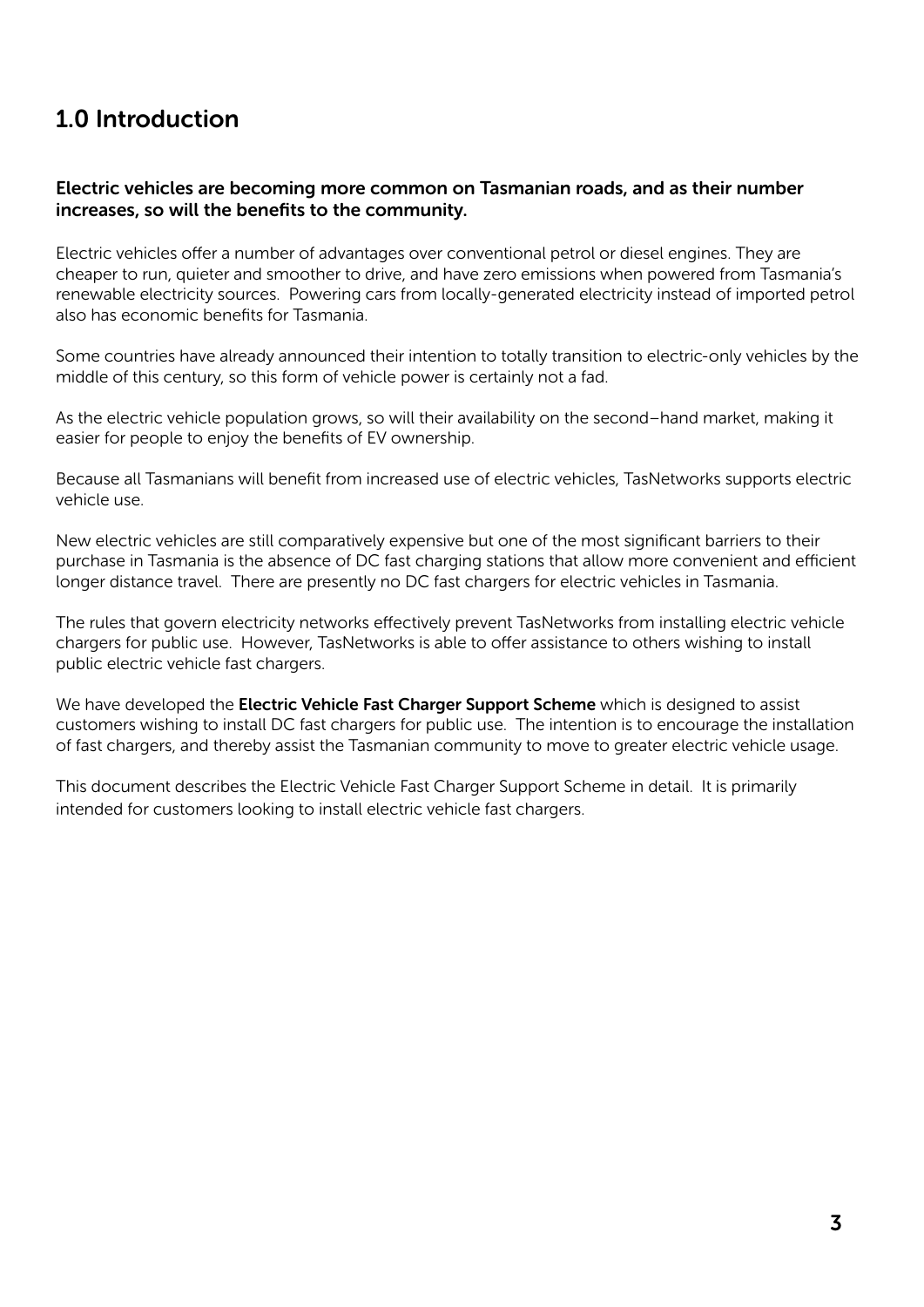## 2.0 The scheme at a glance

The Electric Vehicle Fast Charger Support Scheme (or "the Scheme" for short) will comprise two components:

- 1. TasNetworks sharing its technical expertise on electric vehicle fast chargers and what is involved in connecting these at your property.
- 2. Providing a rebate on our charges to increase your power supply capacity for the purposes of powering an electric vehicle fast charger. There are a number of conditions which must be met to be eligible for this rebate, which are described later in this document. In particular, the chargers must be for public use, and geographic criteria apply.

The Scheme applies only to fast DC electric vehicle chargers, not the slower AC chargers installed at some residential and business properties. (The types of chargers are explained below in "Electric vehicle chargers".)

The Scheme has a total funding allocation of \$250,000 over 5 years.

## 3.0 Electric vehicle chargers

This section provides general information about all types of electric vehicle chargers, including those not covered by the Fast Charger Support Scheme.

#### 3.1 Connecting Electric Vehicle Chargers

Whether they are for public or private use, all electric vehicle chargers of any type must follow the same rules for connection as any other electrical equipment:

- The charger is owned by you as an electricity customer, not by TasNetworks
- The charger must be connected into your switchboard by a licensed electrical contractor
- The power supply must be metered
- You must have an account with an electricity retailer in order to pay for the electricity used.

If desired, the electric vehicle charger may be on a separate meter (and possibly a separate electricity account) from other equipment at your site. This would enable you to enter into an agreement with a separate entity, who could own and manage the electric vehicle charger.

#### 3.2 Types of Electric Vehicle Chargers

Electric vehicle chargers are available from a number of vendors within Australia. There are basically three categories of electric vehicle chargers in use in Australia, which are briefly described in the table below. These types of chargers are defined in the International Electrotechnical Commission (IEC) standard 61851.

#### Mode 2

This is the simplest and cheapest form of electric vehicle charging. Using a cable with an integral adaptor (called the electric vehicle supply equipment or "EVSE") the electric vehicle can be plugged into a power point.

Mode 2 charging is the slowest of the three modes, but it can provide sufficient overnight recharge to meet most peoples' daily commuting needs. All new electric vehicles are sold with an EVSE cable, making Mode 2 charging a cheap and convenient option.

**Cost:** typically a few hundred dollars for an electrical contractor to install a power point. (If a suitable power point is not already present.)



Technical details: AC charging; single or three phase supply (depending on type of car and EVSE); charge rate varies with EVSE, typically 2.3kW or 3.5kW single phase, up 22kW three phase.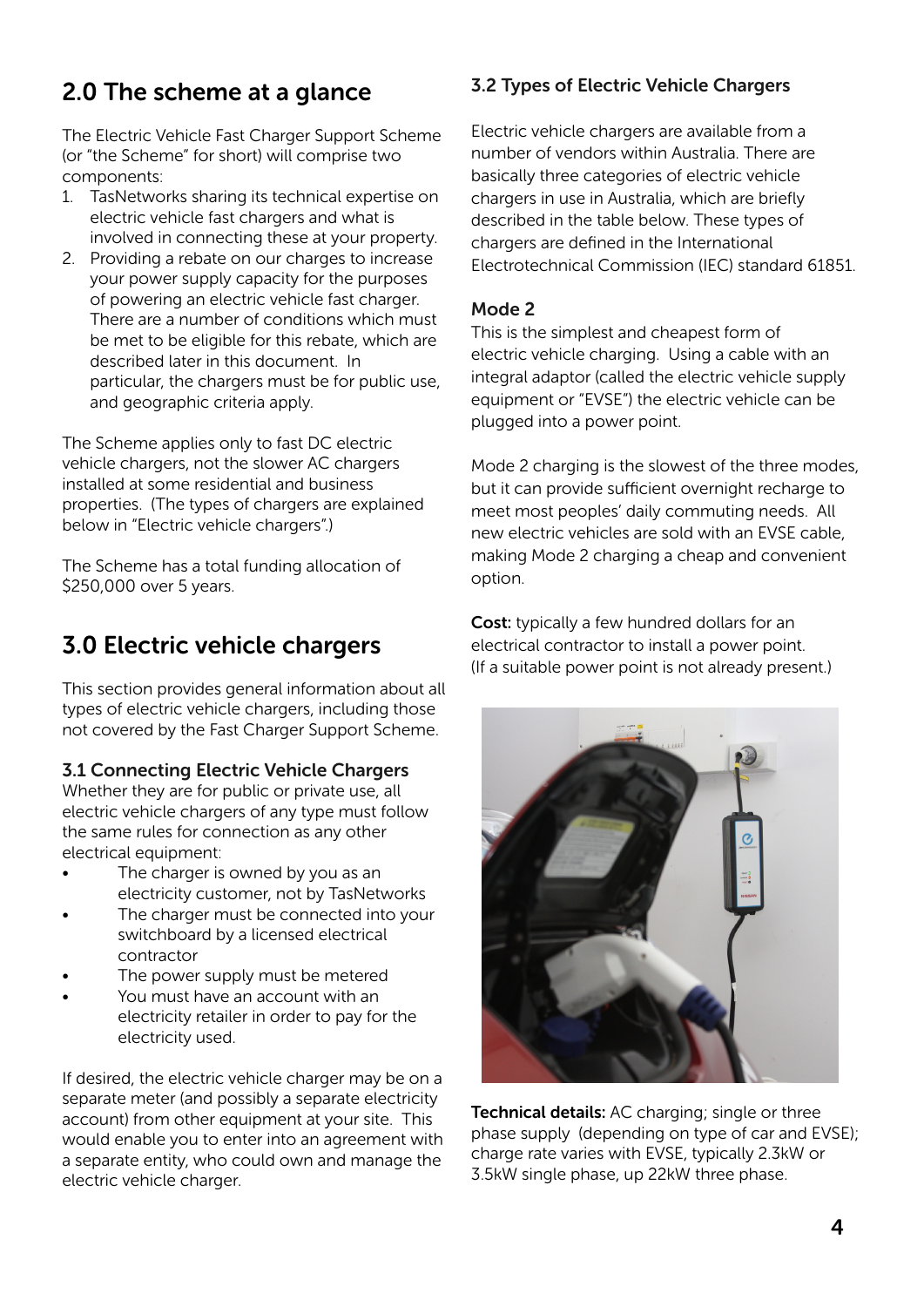#### Mode 3 (also known as AC Charge or Destination Charge)

This is a permanently wired charger, which provides a slow to medium rate of charge. A vehicle needs to be plugged into the charger for some hours to fully recharge from empty.

Typical uses for these chargers are: street-side or carpark public charging; at accommodation premises; at businesses wishing to provide customers an extra service to differentiate from competitors; in private garages (either business or residential) seeking an increased charge rate or aesthetic improvement over Mode 2 charging.

In a public charging situation, Mode 3 chargers provide only a convenient top-up (as opposed to full recharge), unless the vehicle is plugged in for a substantial time.

Cost: up to a few thousand dollars, depending on charger model and its features. Low-cost models retail for less than \$1000.

**Technical details:** AC charging; single or three phase supply (depending on type of car and cable used); charge rate dependent on vehicle, typically up to 7kW single phase or 22kW three phase.



#### Mode 4 (also known as DC Rapid Charge or DC Fast Charge)

This is a permanently wired charger which provides a high rate of charge. The recharge time varies depending on the charger and type of vehicle, but is typically from 30 to 90 minutes. Mode 4 chargers (which will be referred to as DC Fast Chargers for the remainder of this document) are almost exclusively used for public charging services, either in population centres (where there are large numbers of potential users) or for highway recharging to allow inter-city travel in an electric vehicle.

Even the fastest car + charger combination requires in the order of 30 minutes to recharge, so DC fast charging facilities should be located where there is something the vehicle occupants can do whilst charging is in progress. Overseas, public fast chargers are typically located at town centres, tourist attractions or food and beverage outlets.



DC fast chargers transfer large amounts of power into a vehicle. Drivers are normally charged a fee for DC fast charger use to recover the electricity cost and other costs of providing the charging service.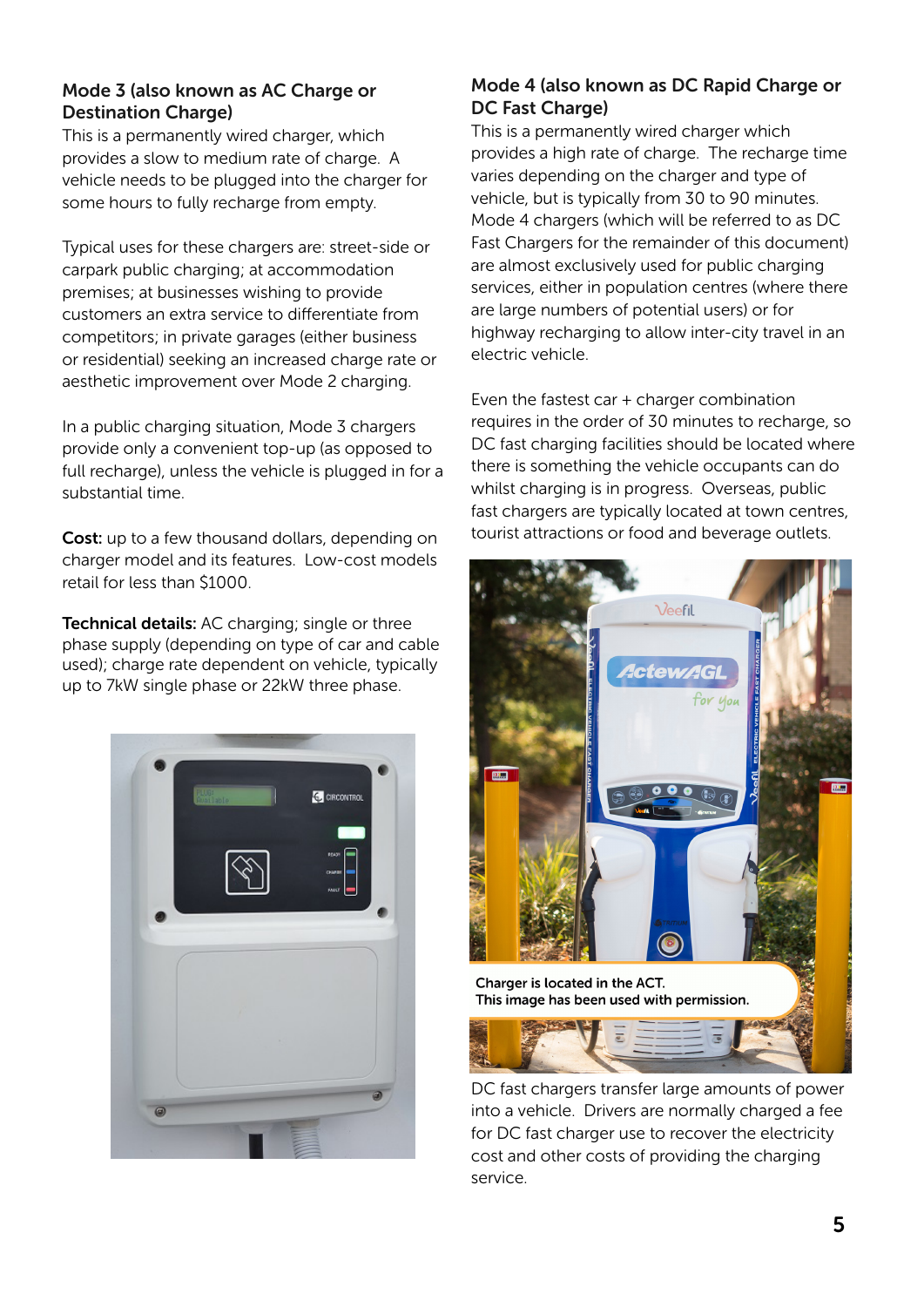Cost: The total cost of a DC fast charger varies, but is usually between \$30,000 and \$35,000. Installation costs are extra. More information on the cost of DC fast chargers is provided below.

Technical details: The charger takes a three-phase 400V AC supply and converts this to DC. Possible charge rates vary depending on the charger; most are currently 50kW; models up to 150kW are available; models exceeding 300kW are being developed. The high power requirements mean the power supply to the charging site needs to be evaluated by TasNetworks and in many cases will need to be upgraded. The site's switchboard may also need to be upgraded.

Note: "Mode 1" charging allows an electric vehicle to be plugged directly into a standard powerpoint. No production vehicles sold in Australia support Mode 1 charging.

## 4.0 DC Fast Chargers - the missing infrastructure

At September 2017, there were no DC fast chargers (Mode 4 chargers) in Tasmania. DC fast chargers are needed to allow practical state-wide usage of electric vehicles in Tasmania.

For example, most electric vehicle owners based in Hobart needing to make a return day-trip to Launceston would be unable to undertake the journey because the vehicle could not make the entire journey on a single charge. A fast charging station located in the Launceston CBD would allow the car to be recharged and then make the return journey.

Similarly, holiday makers would not contemplate a touring holiday within Tasmania unless they were certain they could conveniently recharge en-route.

Although there are increasing numbers of Mode 3 chargers appearing in public locations, these require some hours to recharge the vehicle and therefore are not practical to recharge sufficiently for inter-city trips. Mode 2 and Mode 3 chargers allow everyday local travel; DC fast chargers are required for inter-city travel.

#### 5.0 DC fast chargers - typical costs

#### 5.1 Installation cost

DC fast charger installation costs comprise three main components:

- 1. The cost of the chargers: this typically ranges from \$30,000 to \$35,000 depending on the type of charger.
- 2. The on-site installation costs: the costs for the work required on your premises to install the charger and connect it to a switchboard. These costs are typically for electrical work, but other contractors may be required as well. For example, civil contractors may be required to excavate trenches for cables. Due to the high power consumption of DC fast chargers, your site's electrical switchboard may need to be upgraded. Costs for electrical installation will vary widely between sites. In the best case (where a switchboard with sufficient capacity already exists, and the charger can be located close to the switchboard) the installation may cost some thousands of dollars. In cases where trenching is needed, a switchboard upgrade is needed, or long cable runs are involved, the installation may cost tens of thousands of dollars.
- 3. Cost for power supply upgrade: the high electricity usage of the charger will often mean that TasNetworks would need to upgrade the power supply to your site. This means replacing the existing service wires with bigger ones and possibly upgrading the local part of the electricity network that supplies the power. These costs will depend on the particular site where the charger is to be located: if there is surplus network capacity then little or no work is required; if the local electricity network is already near full capacity then upgrade work will be needed. Costs vary substantially between sites and could range from a few thousand dollars to many tens of thousands of dollars.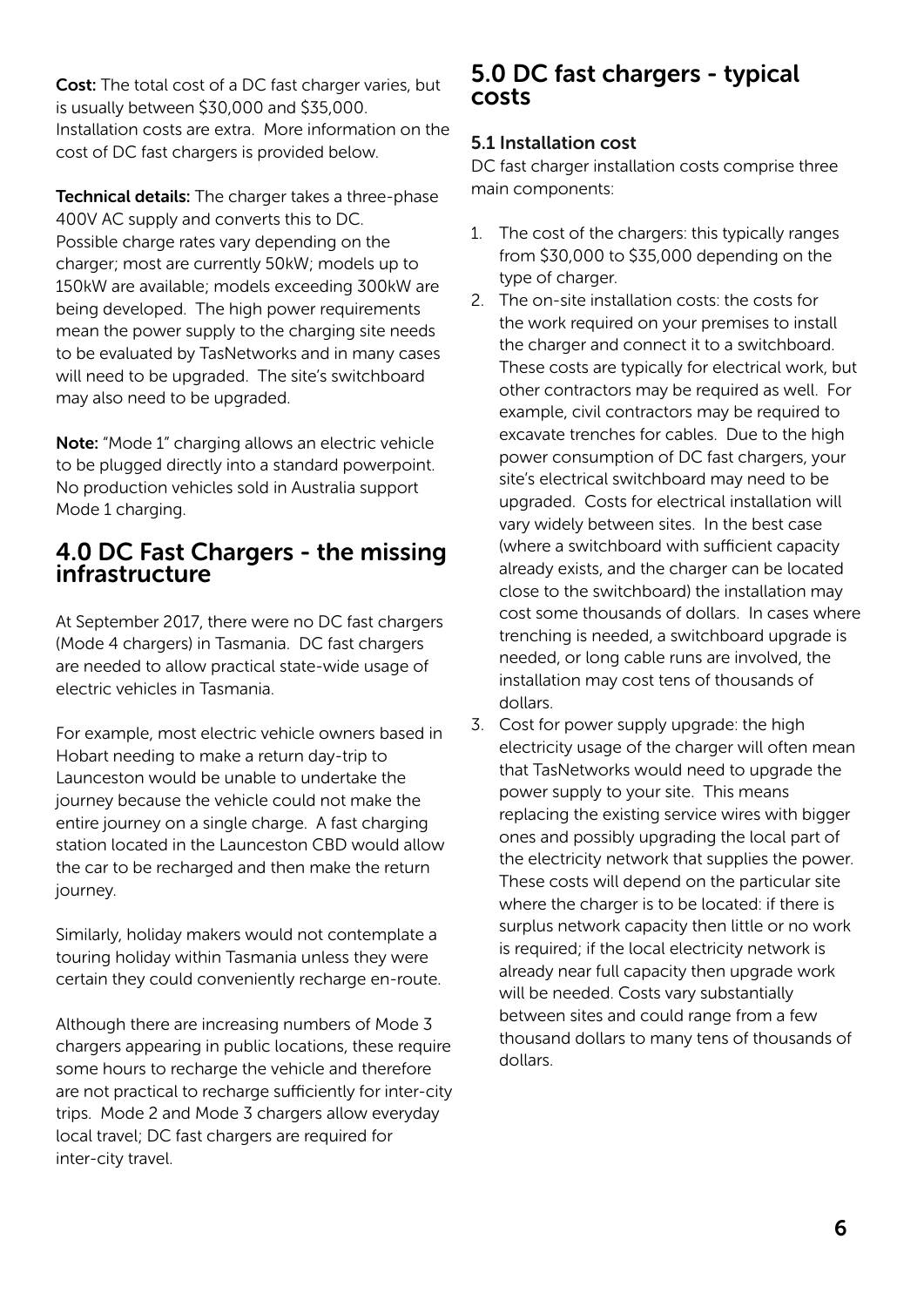#### 5.2 Operating costs

TasNetworks has no direct experience operating DC fast chargers. Based on our discussions with suppliers, we understand the major components of DC fast charger operating costs are:

- The cost of electricity, as levied by the electricity retailer
- The billing system costs, which are levied by the billing service provider.

We advise you to contact charger suppliers to obtain detailed information of the operating costs.

#### 5.3 Electricity consumption for DC fast chargers

A DC fast charger may be the highest energy-consuming device on your site, so it's important to understand the impact on your power bill. Depending on what electricity tariff you are on, the cost of electricity used during a charging session could vary substantially.

For most tariff arrangements, the electricity used for a half-hour charge would cost less than \$20, which could be passed on to drivers. For some tariffs, however, it could be several hundred dollars if the charging occurred during peak time.

We urge you to understand the possible electricity cost implications and how the cost of electricity could be recovered from users, before proceeding to install a DC fast charger. We can provide an indication of the electricity costs to charge a vehicle, based on your current tariff.

## 6.0 Details of the Fast Charger Support Scheme

The scheme comprises two components:

- 1. Technical advice
- 2. Connection costs rebate

#### 6.1 Technical advice component

Electric vehicle DC fast chargers are a relatively new technology, unfamiliar to most Tasmanian electrical contractors and consulting engineers. TasNetworks has acquired some understanding of this technology that we will share with customers under the Technical Advice component of the Scheme. In particular, we are able to provide advice regarding (i) the technical characteristics of DC fast chargers and (ii) power supply upgrade options to allow the connection of a DC fast charger.

The choice of charger, its power consumption and connection arrangement can have a significant bearing on the connection costs. In places such as public car parks where there is a choice of locations for the charger, the charger location can also have a significant impact on the connection cost. Under the Technical Advice component of the Scheme, our engineers and designers will work with you to understand the options for installing a DC fast charger at your particular site.

Because DC Fast Chargers are connected to your switchboard, you will still need to engage an electrical contractor, and possibly a design engineer, to deal with the detailed design and installation. Our advice under the Scheme does not replace the need to engage these professionals. Our advice is to assist you (or these professionals acting on your behalf) to understand options with DC fast charger technology.

There are some areas in which we are not able to provide advice. Examples include:

- The likely uptake of electric vehicles into the future
- The technical characteristics of future electric vehicles
- Whether investing in a DC fast charger is a financially sound decision
- How your customers should be billed for their use of the DC fast charger
- Recommending equipment suppliers.

You will need to seek alternative information sources to make decisions on such issues. TasNetworks has compiled a list of suppliers of fast charging equipment that's available on request.

We will not charge you for advice provided under the Scheme. We will keep track of our costs in providing this advice, which will be deducted from the Scheme's overall funding pool.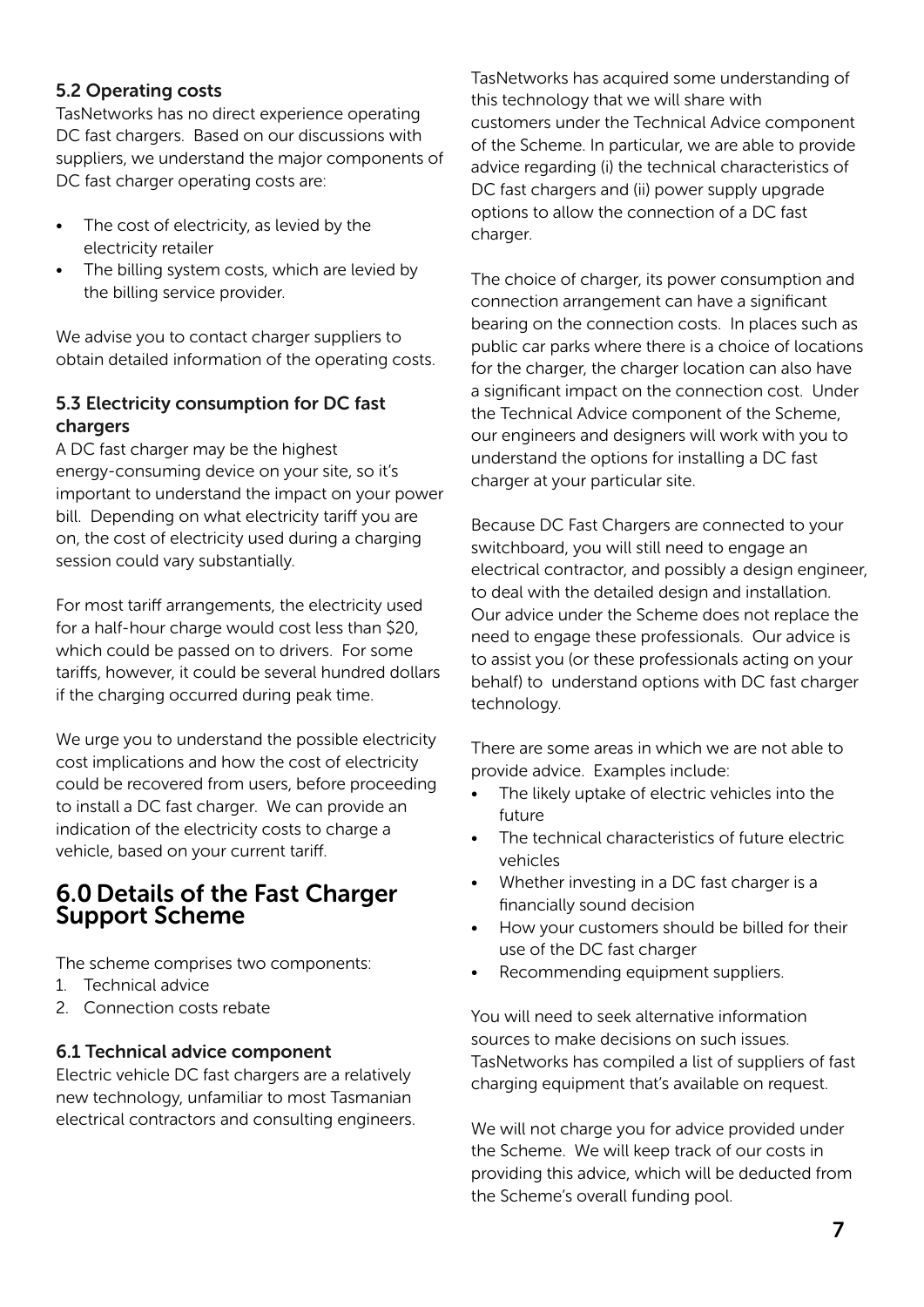Should one scheme participant use what we consider to be a disproportionate share of the technical advice (due, for example, to many iterations of charger capacity or connection options), we reserve the right to charge our standard design fees, after informing the participant.

#### 6.2 Connection Cost Rebate component

As previously noted, one of the larger cost items associated with installing a DC fast charger can be the required power supply upgrade. This is the work we need to do on our network to provide the additional power to your site to supply a DC fast charger.

These upgrade works are undertaken by us but are paid for by you. (There is an exception, for Basic Connections – see box). Costs could range from a few thousand dollars in the best case, to \$100,000+ if a new transformer and underground cable installation were required. These costs will vary from one site to another depending on existing spare network capacity, whether the network is overhead (i.e. wires on poles) or underground, and the size and condition of the existing wires which connect your switchboard to the network. (These wires are the responsibility of TasNetworks since they are on the network side of your electricity connection point.)

In some cases, a network upgrade may also serve other purposes (for example, it might provide spare network capacity which we forecast will be needed in the future). In this instance, we only charge you for the portion of the upgrade works required to provide the power supply upgrade you request. We refer to the amount you pay as the "Customer Contribution" to the network upgrade. (You will be responsible for the cost of the network upgrade if it is solely for the purpose of providing you with an increased power supply capacity.)

The Scheme's Connection Cost Rebate component will refund a portion of the Customer Contribution to network upgrades which are for the purpose of a DC fast charger installation. This will reduce the total cost of a DC fast charger installation. Various conditions relating to this component of the scheme (primarily geographic criteria) will ensure that chargers are installed for maximum community benefit.

#### Basic vs. Negotiated Connections

We broadly classify all new connections to our network as either "Basic" or "Negotiated". Basic connections are standard connection arrangements we provide for a standard price.

Basic connections can only be provided under certain conditions, two of which are the existing electricity network must pass adjacent to the property boundary, and the connection capacity must be less than 100A per phase. Most residential connections, and many small business connections, are Basic connections.

A Negotiated connection is any connection which is not Basic. We evaluate the cost of a Negotiated connection on a site-by-site basis. Due to the high current consumption of DC fast chargers, sites which contain a DC fast charger will generally require a Negotiated connection.

The Connection Cost Rebate is as follows:

- The rebate will be assessed on a per-site basis. Should you be looking to install DC fast chargers on more than one site, eligibility for the rebate at each site will be assessed independently
- The rebate amount is 50% of the Customer Contribution to the network upgrade cost required, with a maximum rebate of \$20,000 per site
- The Connection Cost Rebate is not available for Basic Connections.
- In order to encourage a state-wide spread of DC fast chargers, geographic rebate limits apply. These are discussed in more detail below
- We will pay the rebate once the charger is available for public use and has been verified by TasNetworks to meet all eligibility criteria.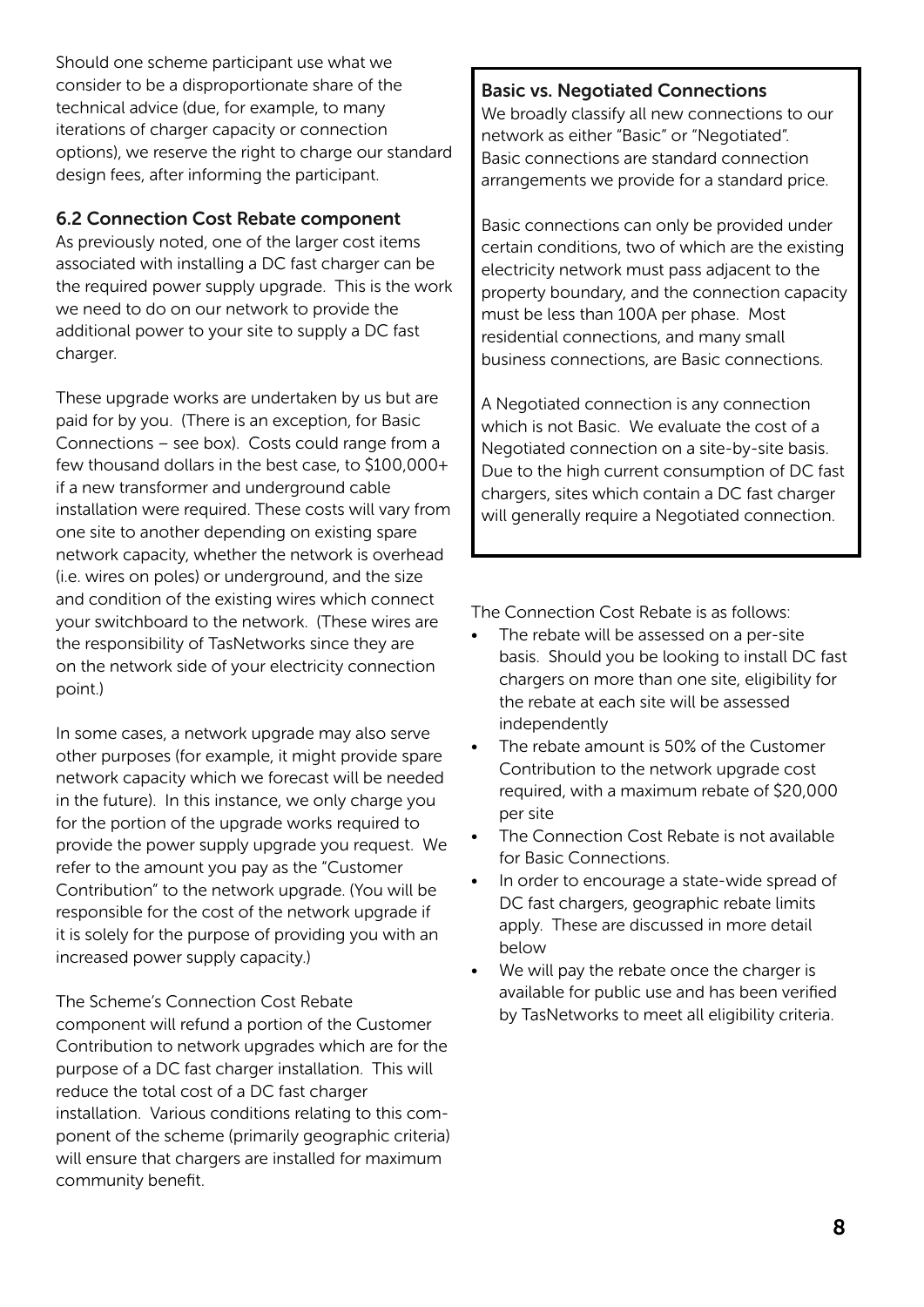#### 6.3 Total Funding Available Under the Scheme

The Scheme has a total funding allocation of \$250,000. It will conclude on 30 June 2022 or earlier if the funds are exhausted. The \$250,000 funding pool covers both the Technical Advice component and the Connection Cost Rebate component. All payments under the

Connection Cost Rebate component must be either paid to customers or approved for payment prior to 30 June 2022.

#### 6.4 Conditions for rebate

This section sets out the eligibility conditions for the Connection Cost Rebate:

- The charger must be available for public use
- The charger must be direct current (DC) Mode 4 as defined in IEC 61851. When installed and in its normal operating configuration, the charger must be capable of supplying a vehicle with a charge rate of at least 50kW.
- The charger must have both "CHAdeMo" and "Combined Charging System Combo 2" (CCS2) plugs, although it is not necessary for the charger to supply power to both plugs simultaneously. These two plug types provide compatibility with almost all currently available battery-electric vehicles.\*
- The charger must be able to recharge a vehicle even if communications facilities required for driver billing (e.g. mobile phone network or fixed-line internet service) are temporarily unavailable.
- The site must be listed on the (free) website www.plugshare.com. The listing must include: - the site's address;
	- opening hours;

- a description of the charging facilities available, including number and types of plugs, and the charge rate (in kW) available;

- applicable fees;

- method(s) by which drivers pay for charging. The information above is the minimum we require. You may list additional information if you desire.

The chargers must meet the geographic staging requirements as follows.

\* Tesla vehicles have a bespoke connector but can use CHAdeMo chargers with an adaptor.

#### 6.5 Geographic staging requirements

We want the Fast Charger Support Scheme to benefit the greatest possible portion of the Tasmanian community. We would ultimately like to see state-wide deployment of DC fast chargers, but we realise the funding available under this Scheme is not sufficient to support full state coverage.

The Connection Cost Rebate part of the Scheme therefore targets areas which serve the greatest number of drivers first. Once firm plans are established for chargers to be installed in these areas, we will make the Connection Cost Rebate available for sites in other parts of Tasmania.

The areas for which the Connection Cost Rebate is initially available are:

- Hobart, Launceston, Devonport and Burnie central business districts: the Connection Cost Rebate is available for one site in each city. The Hobart, Launceston and Devonport sites must be located within one kilometre of the city's pedestrian mall. The Burnie site must be located within one kilometre of the Burnie City Council building (80 Wilson Street);
- Midland Highway: the Connection Cost Rebate is available for two sites, one located between Perth and Ross (inclusive), the other located between Tunbridge and Brighton (inclusive).

We acknowledge these funding limits create a "first mover advantage" e.g. If a customer chooses to install a DC fast charger in the Launceston CBD, we will not provide the Connection Cost Rebate to a second Launceston CBD site.

We will ensure all applicants are aware if we have received another application within the same geographic area. We will implement a queue within each area to ensure that a customer who proceeds with installing a charger (on the understanding that they are first) is not gazumped by a subsequent fast-moving applicant. This is explained under the application process details.

At this stage we have not determined how funding will be allocated to remaining areas of Tasmania. It is possible that once firm plans for the CBD and Midlands Highway sites are established (and the remaining funding pool is known) we will reserve some of the remaining funding for the east coast, some for the west coast, and the remainder for anywhere in Tasmania. 9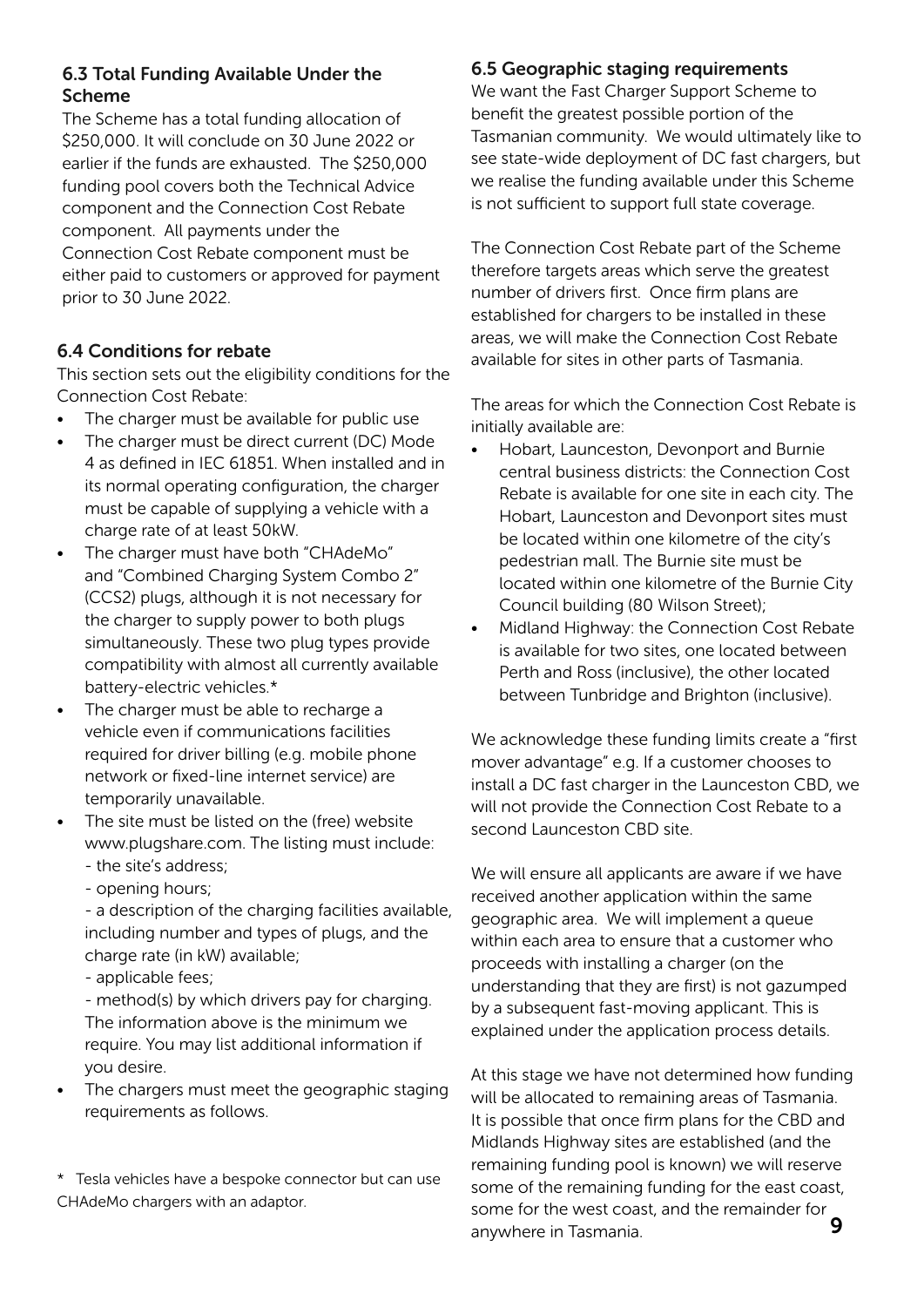## 7.0 Application process

This section explains the entire process for the Fast Charger Support Scheme.



The Fast Charger Support Scheme process starts with you, as a potential participant, contacting TasNetworks. We can answer many initial queries over the phone or via email, to assist you to understand what's involved in more detail and whether you are interested in proceeding further.

**Early Engagement** discussions

Early Engagement is our process for holding preliminary discussions with customers, potential customers or developers who will require a new or altered network connection. Early Engagement discussions can be about any network development, but the description below relates to Early Engagement in terms of the Fast Charger Support Scheme.

Early Engagement is the first formal stage of the Fast Charger Support Scheme. It comprises an initial face-to-face meeting between you and us, and is likely to be followed up with further meetings and email correspondence. In these discussions

- you will have the opportunity to outline your potential plans for fast charger installation, including the site(s) and any details that are known
- we can share our expertise about options for electric vehicle charging
- we can provide information about your existing power supply capacity, and what work is required to increase the power supply to support a fast charger(s).

It is through the Early Engagement process that we provide the Technical Advice component of the Fast Charger Support Scheme. Early Engagement requires a collaborative approach, where you and us openly share information. We treat all information you disclose in an Early Engagement meeting as commercial in confidence. Early Engagement discussions can cover multiple sites.

Although we cannot disclose details, we will advise if there are other customers within the same geographic area who either (i) are considering applying for the Fast Charger Support Scheme, or (ii) have progressed to the Connection Application stage and have thus reserved a place in the queue.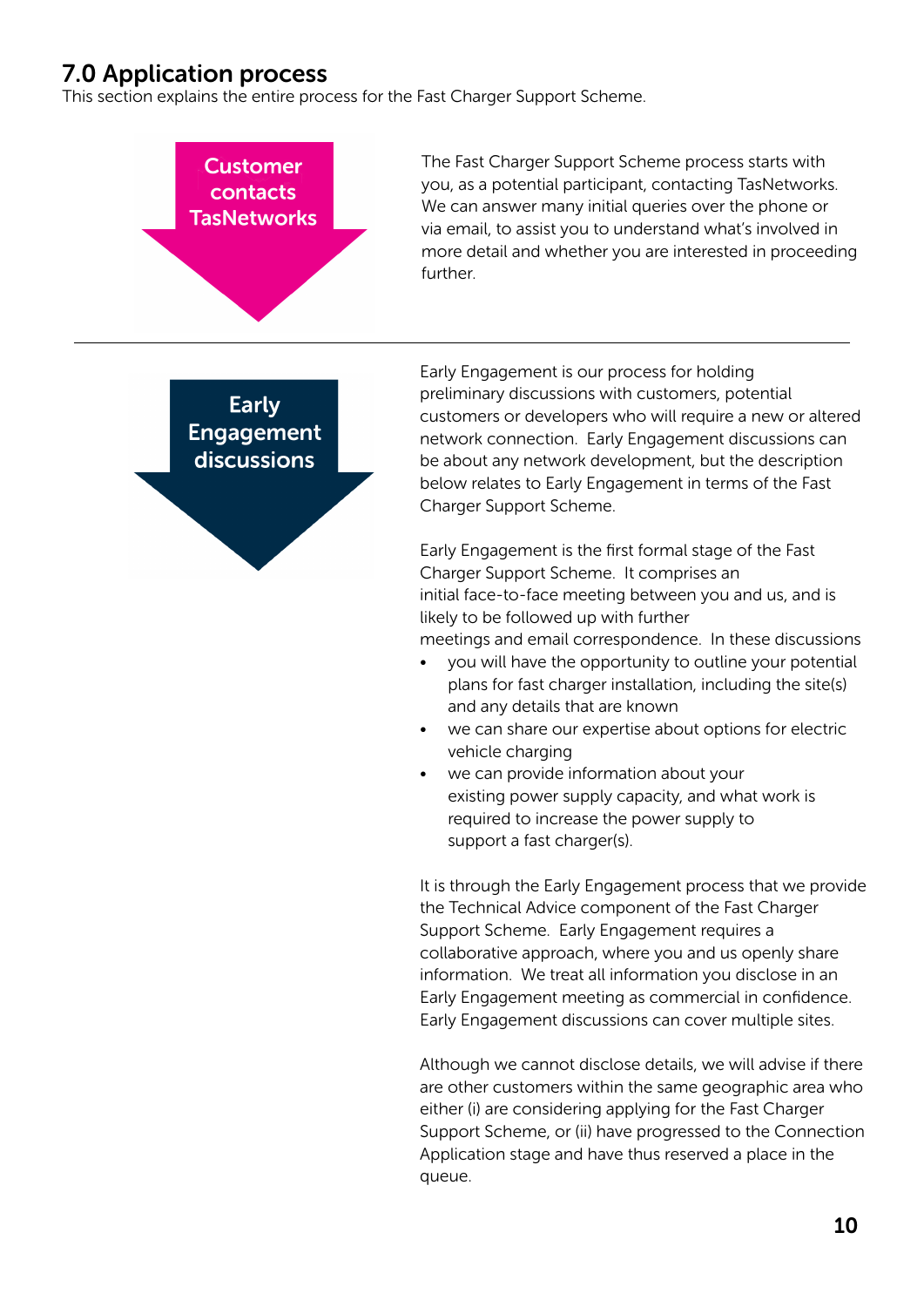We do not charge a fee for Early Engagement meetings, however any cost estimates provided via the process are indicative only (i.e. not firm and final quotes) and subject to final confirmation in the Connection Offer stage.

At the end of the Early Engagement process,

- we have established a working relationship with you,
- you have an understanding of what is involved to progress the work further and its likely cost, and
- we are familiar with the project, so we can progress the design work more quickly if you choose to proceed.

### **Connection Application**

The Connection Application is the standard, formal process by which a customer requests a change to their electricity supply. It involves forms and fees. If a customer requires changes to the electricity supplies at multiple sites, it is necessary to lodge a separate Connection Application for each site.

The Connection Application forms are often completed by an electrical contractor or consultant on your behalf. You are required to lodge a Connection Application Fee. We then proceed with detailed design of the required upgrade works. When the design is complete we provide you with a Connection Offer, which includes;

- a firm price and timing to complete the work;
- a new Connection Agreement for signing (if applicable);
- notification of the amount of the Connection Cost Rebate which will be available under the Fast Charger Support Scheme and the conditions of the rebate.

Initially, while there are geographic restrictions for the Connection Cost Rebate, we will consider you have reserved a place in the queue for the relevant geographic area when we receive your Application Fee.

This place in the queue is held for one year. Within this period, you must undertake the steps necessary to get the charger installed and all prerequisite conditions satisfied to be certain of receiving the Connection Cost Rebate.

**Customer Accepts Connection Offer** 

If you elect to proceed with the connection works, you are required to accept our Connection Offer and pay the full Customer Contribution amount.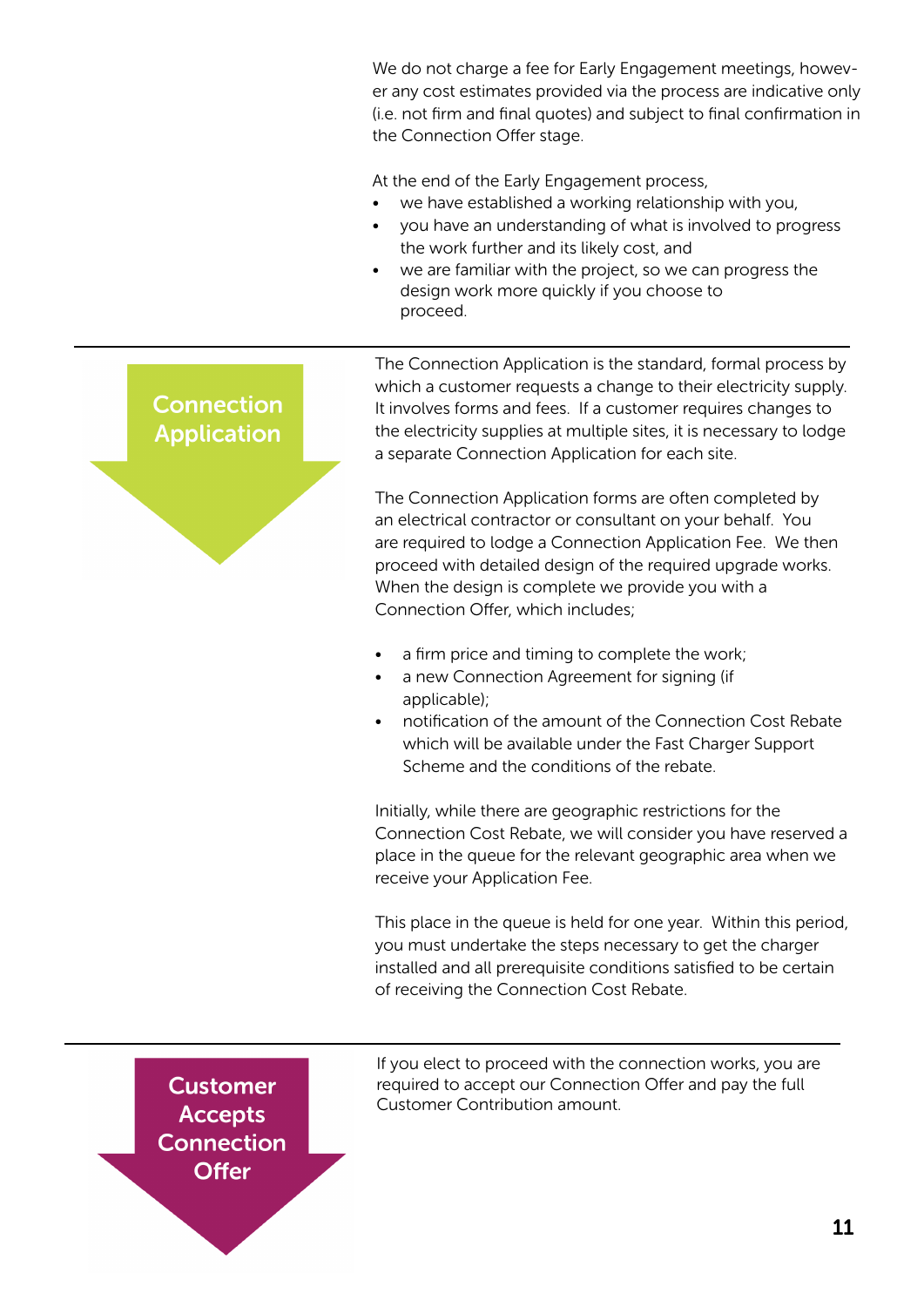**TasNetworks** upgrades customer power supply After receiving the Customer Contribution payment and acceptance of our Connection Offer, we will undertake the work to provide or upgrade your power supply capacity within the agreed timeframe.

We will notify you when our works are completed.

**Customer installs** charger

It is your responsibility to organise the purchase and installation of the electric vehicle charger. The electrical work involved must be undertaken by a licensed electrical contractor.

The charger installation could occur concurrently with TasNetworks undertaking the power supply works, however it will not be possible to use the charger until the power supply works are complete.

**TasNetworks** verifies all conditions are met

Once the charger is operating, you notify us. We then inspect the charger site to ensure all the conditions for the rebate are met.

It is your responsibility to ensure that the charger is operating and we have been notified prior to the geographic queue time limit expiring.



Provided the charger meets all required conditions and geographic queue time limit has not expired, we pay you the Connection Cost Rebate.